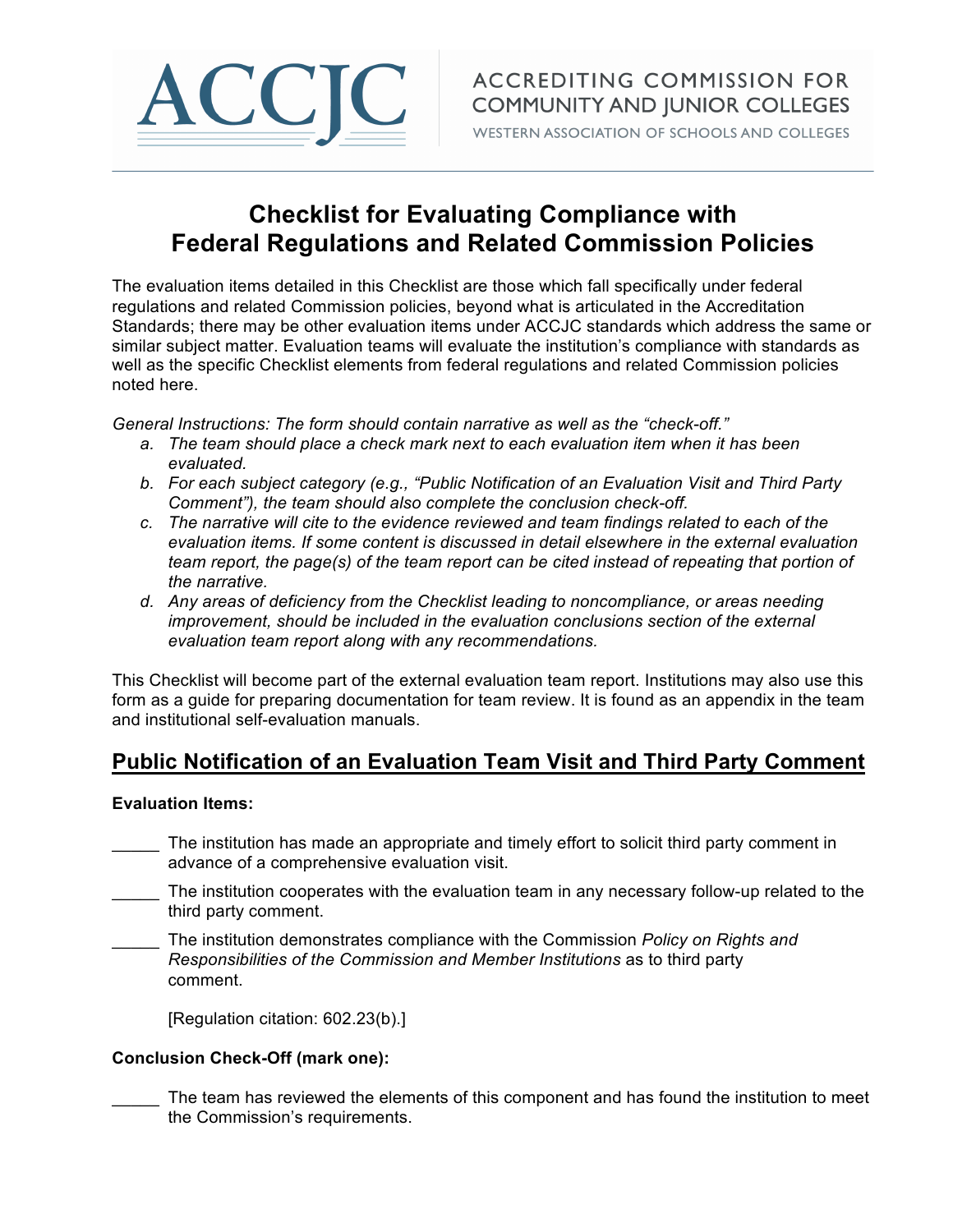The team has reviewed the elements of this component and has found the institution to meet the Commission's requirements, but follow-up is recommended.

The team has reviewed the elements of this component and found the institution does not meet the Commission's requirements.

# **Narrative (add space as needed):**

# **Standards and Performance with Respect to Student Achievement**

### **Evaluation Items:**

- The institution has defined elements of student achievement performance across the institution, and has identified the expected measure of performance within each defined element. Course completion is included as one of these elements of student achievement. Other elements of student achievement performance for measurement have been determined as appropriate to the institution's mission.
- The institution has defined elements of student achievement performance within each instructional program, and has identified the expected measure of performance within each defined element. The defined elements include, but are not limited to, job placement rates for program completers, and for programs in fields where licensure is required, the licensure examination passage rates for program completers.
- The institution-set standards for programs and across the institution are relevant to guide self-evaluation and institutional improvement; the defined elements and expected performance levels are appropriate within higher education; the results are reported regularly across the campus; and the definition of elements and results are used in program-level and institution-wide planning to evaluate how well the institution fulfills its mission, to determine needed changes, to allocating resources, and to make improvements.
- The institution analyzes its performance as to the institution-set standards and as to student achievement, and takes appropriate measures in areas where its performance is not at the expected level.

[Regulation citations: 602.16(a)(1)(i); 602.17(f); 602.19 (a-e).]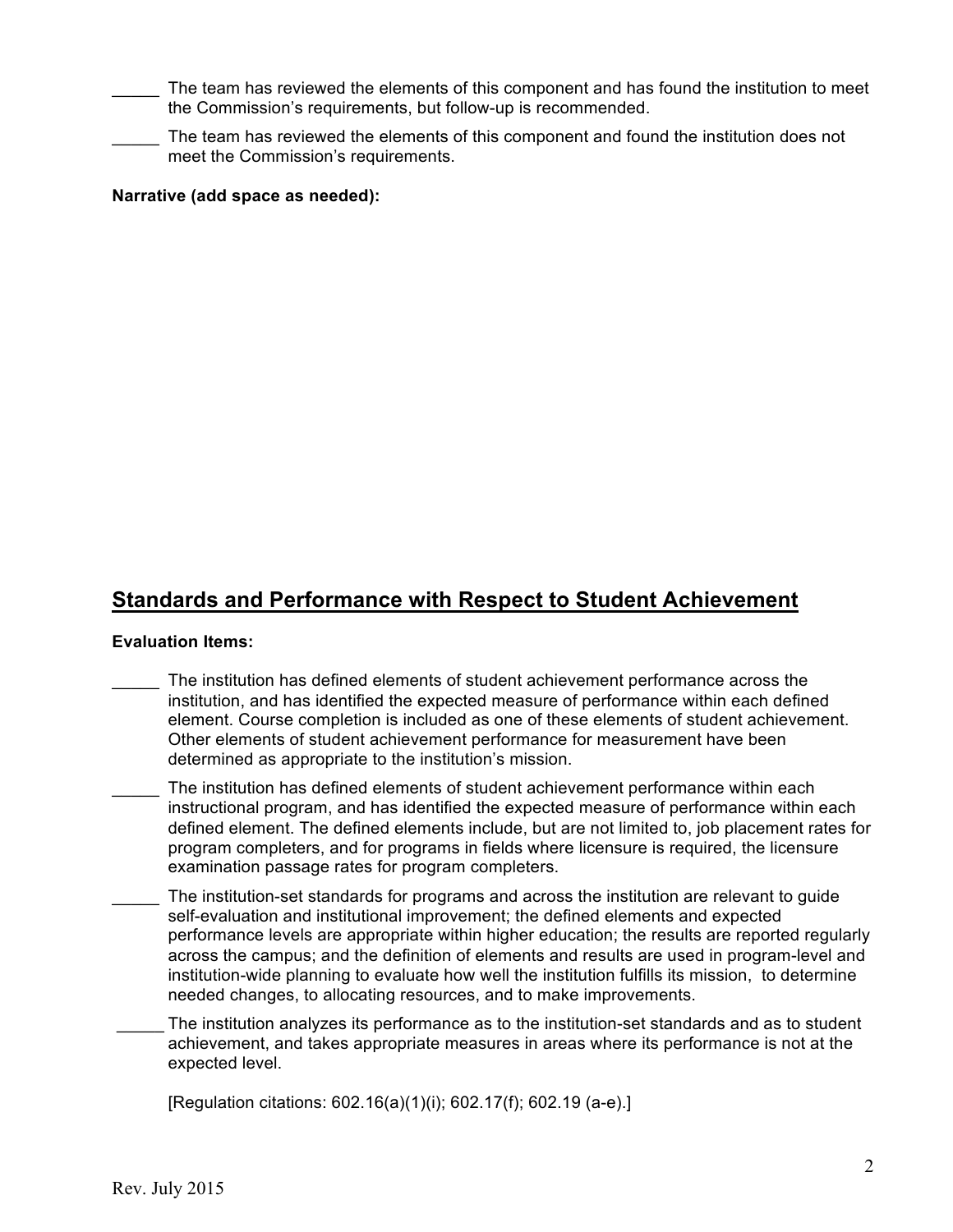## **Conclusion Check-Off (mark one):**

- The team has reviewed the elements of this component and has found the institution to meet the Commission's requirements.
- The team has reviewed the elements of this component and has found the institution to meet the Commission's requirements, but that follow-up is recommended.
- The team has reviewed the elements of this component and found the institution does not meet the Commission's requirements.

## **Narrative (add space as needed):**

# **Credits, Program Length, and Tuition**

#### **Evaluation Items:**

- \_\_\_\_\_ Credit hour assignments and degree program lengths are within the range of good practice in higher education (in policy and procedure).
- The assignment of credit hours and degree program lengths is verified by the institution, and is reliable and accurate across classroom based courses, laboratory classes, distance education classes, and for courses that involve clinical practice (if applicable to the institution).
- Tuition is consistent across degree programs (or there is a rational basis for any programspecific tuition).
- \_\_\_\_\_ Any clock hour conversions to credit hours adhere to the Department of Education's conversion formula, both in policy and procedure, and in practice.
- \_\_\_\_\_ The institution demonstrates compliance with the Commission *Policy on Institutional Degrees and Credits*.

[Regulation citations: 600.2 (definition of credit hour); 602.16(a)(1)(viii); 602.24(e), (f); 668.2; 668.9.]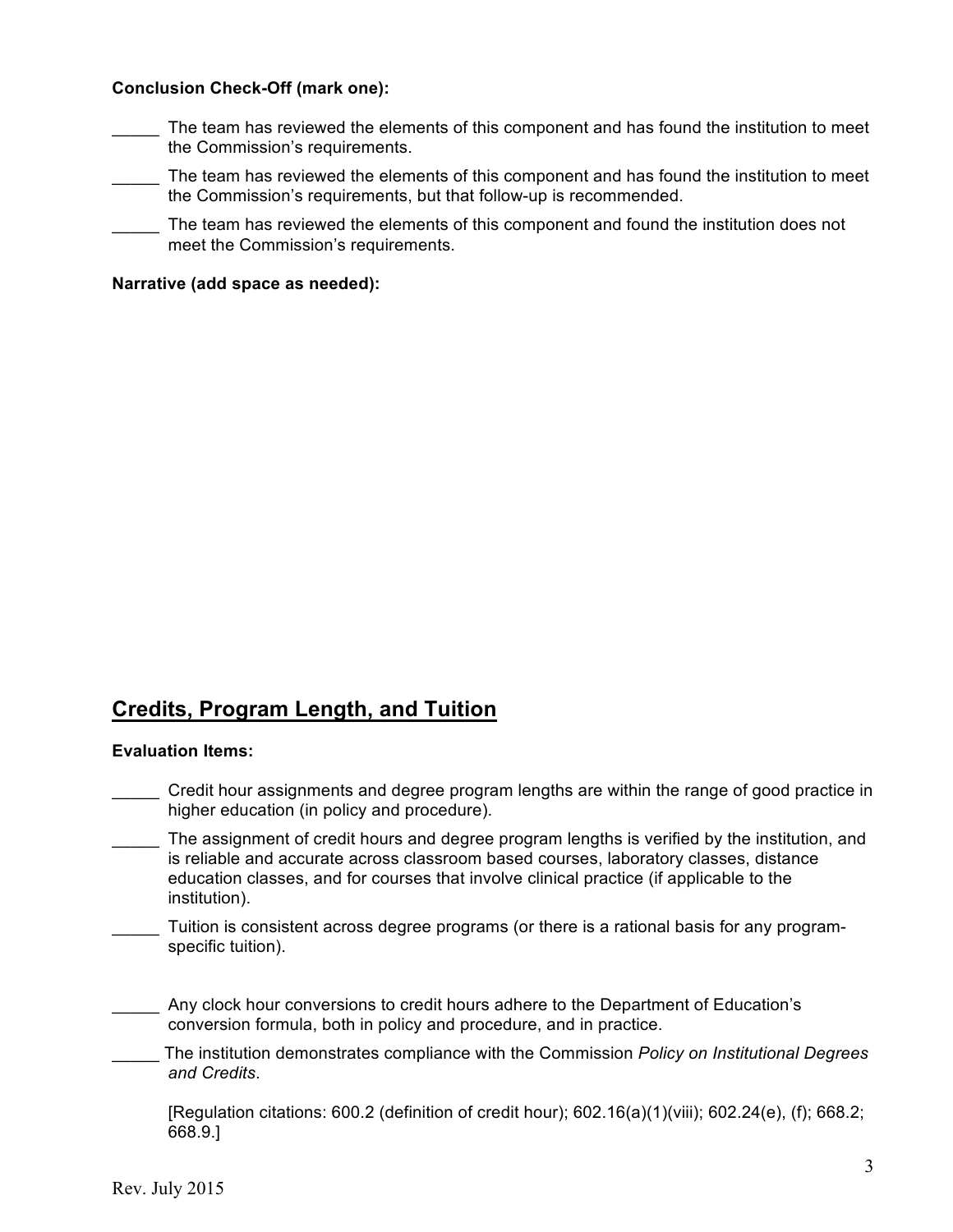## **Conclusion Check-Off (mark one):**

- The team has reviewed the elements of this component and has found the institution to meet the Commission's requirements.
- The team has reviewed the elements of this component and has found the institution to meet the Commission's requirements, but that follow-up is recommended.
- The team has reviewed the elements of this component and found the institution does not meet the Commission's requirements.

## **Narrative (add space as needed):**

# **Transfer Policies**

#### **Evaluation Items:**

- \_\_\_\_\_ Transfer policies are appropriately disclosed to students and to the public.
- Policies contain information about the criteria the institution uses to accept credits for transfer.
	- \_\_\_\_\_ The institution complies with the Commission *Policy on Transfer of Credit*.

[Regulation citations: 602.16(a)(1)(viii); 602.17(a)(3); 602.24(e); 668.43(a)(ii).]

### **Conclusion Check-Off (mark one):**

- The team has reviewed the elements of this component and has found the institution to meet the Commission's requirements.
- The team has reviewed the elements of this component and has found the institution to meet the Commission's requirements, but that follow-up is recommended.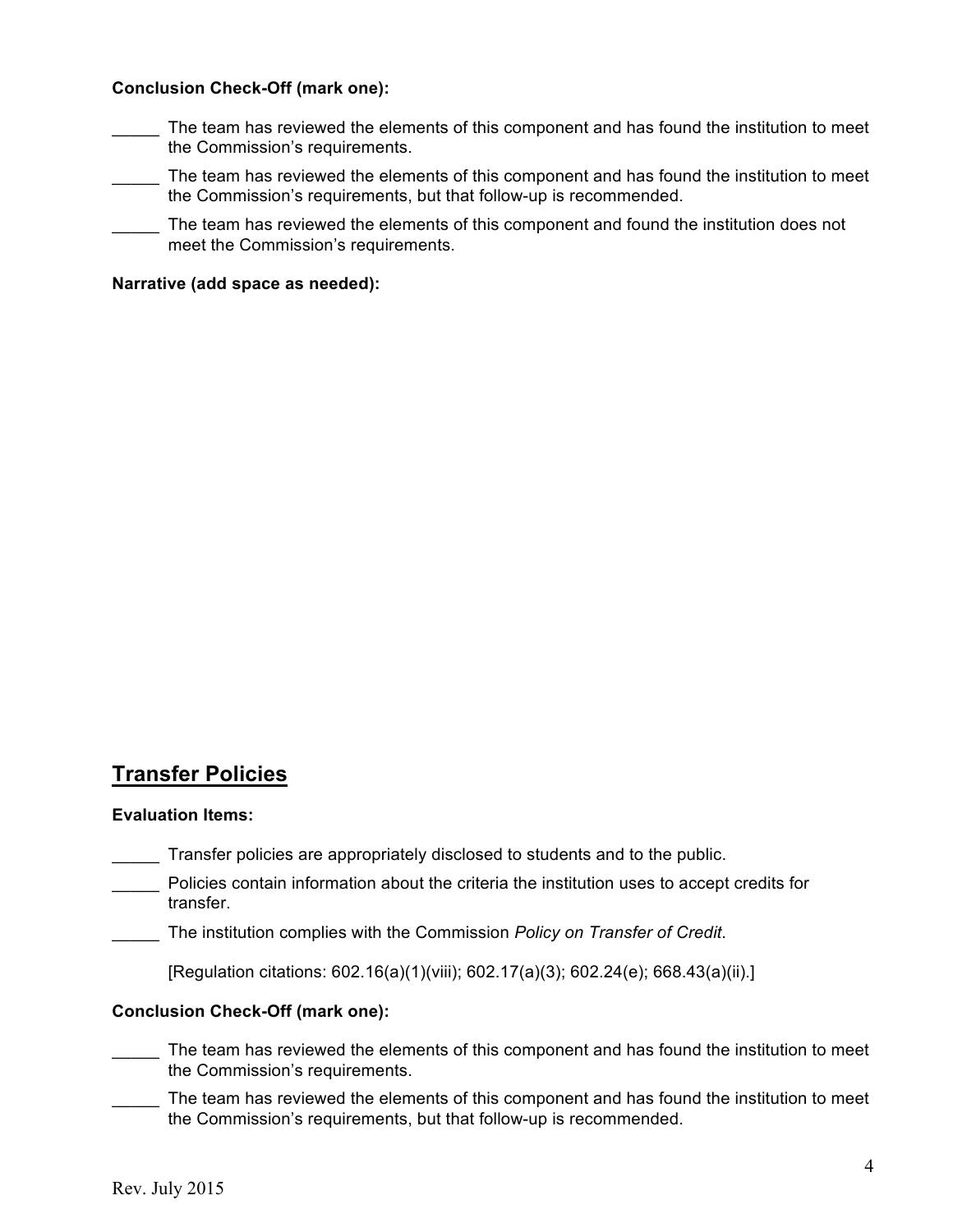The team has reviewed the elements of this component and found the institution does not meet the Commission's requirements.

## **Narrative (add space as needed):**

# **Distance Education and Correspondence Education**

#### **Evaluation Items:**

- \_\_\_\_\_ The institution has policies and procedures for defining and classifying a course as offered by distance education or correspondence education, in alignment with USDE definitions.
- There is an accurate and consistent application of the policies and procedures for determining if a course is offered by distance education (with regular and substantive interaction with the instructor, initiated by the instructor, and online activities are included as part of a student's grade) or correspondence education (online activities are primarily "paperwork related," including reading posted materials, posting homework and completing examinations, and interaction with the instructor is initiated by the student as needed).
- The institution has appropriate means and consistently applies those means for verifying the identity of a student who participates in a distance education or correspondence education course or program, and for ensuring that student information is protected.
- The technology infrastructure is sufficient to maintain and sustain the distance education and correspondence education offerings.
- \_\_\_\_\_ The institution demonstrates compliance with the Commission *Policy on Distance Education and Correspondence Education*.

[Regulation citations: 602.16(a)(1)(iv), (vi); 602.17(g); 668.38.]

### **Conclusion Check-Off (mark one):**

- The team has reviewed the elements of this component and has found the institution to meet the Commission's requirements.
- The team has reviewed the elements of this component and has found the institution to meet the Commission's requirements, but that follow-up is recommended.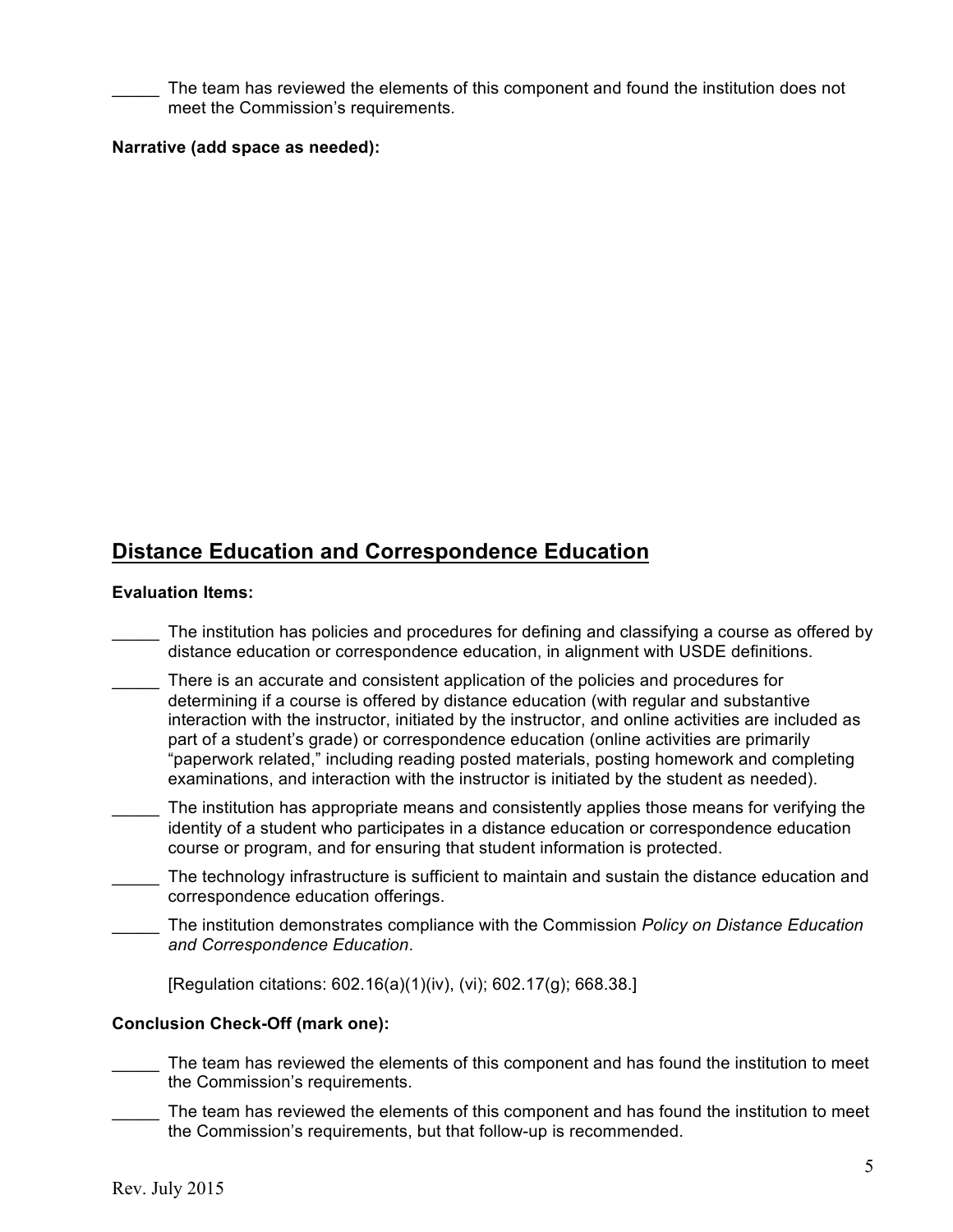The team has reviewed the elements of this component and found the institution does not meet the Commission's requirements.

## **Narrative (add space as needed):**

# **Student Complaints**

#### **Evaluation Items:**

- The institution has clear policies and procedures for handling student complaints, and the current policies and procedures are accessible to students in the college catalog and online.
- The student complaint files for the previous six years (since the last comprehensive evaluation) are available; the files demonstrate accurate implementation of the complaint policies and procedures.
- \_\_\_\_\_ The team analysis of the student complaint files identifies any issues that may be indicative of the institution's noncompliance with any Accreditation Standards.
- The institution posts on its website the names of associations, agencies and govern mental bodies that accredit, approve, or license the institution and any of its programs, and provides contact information for filing complaints with such entities.
- \_\_\_\_\_ The institution demonstrates compliance with the Commission *Policy on Representation of Accredited Status* and the *Policy on Student and Public Complaints Against Institutions*.

[Regulation citations: 602.16(a)(1)(ix); 668.43.]

### **Conclusion Check-Off (mark one):**

- The team has reviewed the elements of this component and has found the institution to meet the Commission's requirements.
- The team has reviewed the elements of this component and has found the institution to meet the Commission's requirements, but that follow-up is recommended.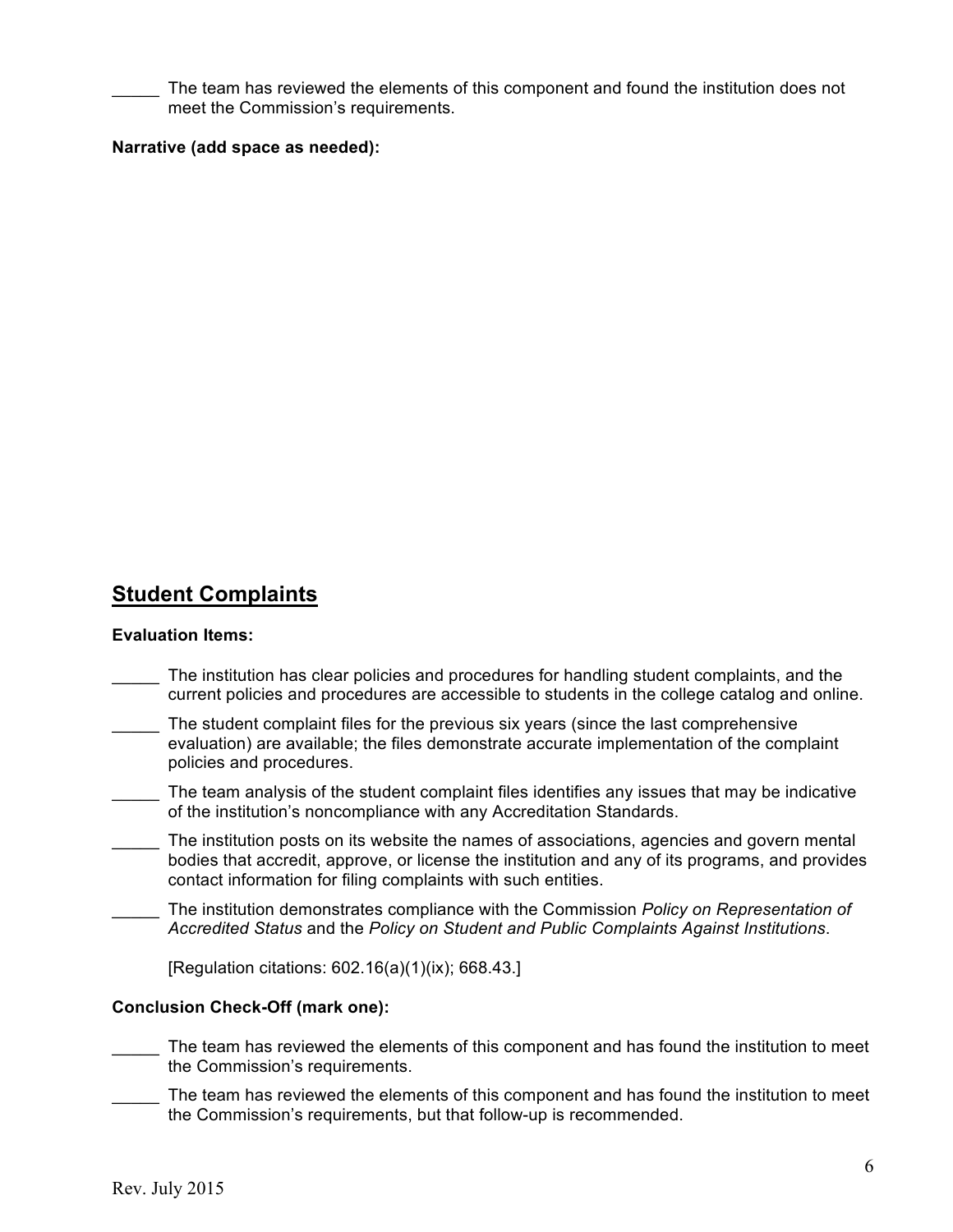The team has reviewed the elements of this component and found the institution does not meet the Commission's requirements.

## **Narrative (add space as needed):**

# **Institutional Disclosure and Advertising and Recruitment Materials**

#### **Evaluation Items:**

- The institution provides accurate, timely (current), and appropriately detailed information to students and the public about its programs, locations, and policies.
- \_\_\_\_\_ The institution complies with the Commission *Policy on Institutional Advertising, Student Recruitment, and Representation of Accredited Status*.
- The institution provides required information concerning its accredited status as described above in the section on Student Complaints.

[Regulation citations: 602.16(a)(1))(vii); 668.6.]

### **Conclusion Check-Off (mark one):**

The team has reviewed the elements of this component and has found the institution to meet the Commission's requirements.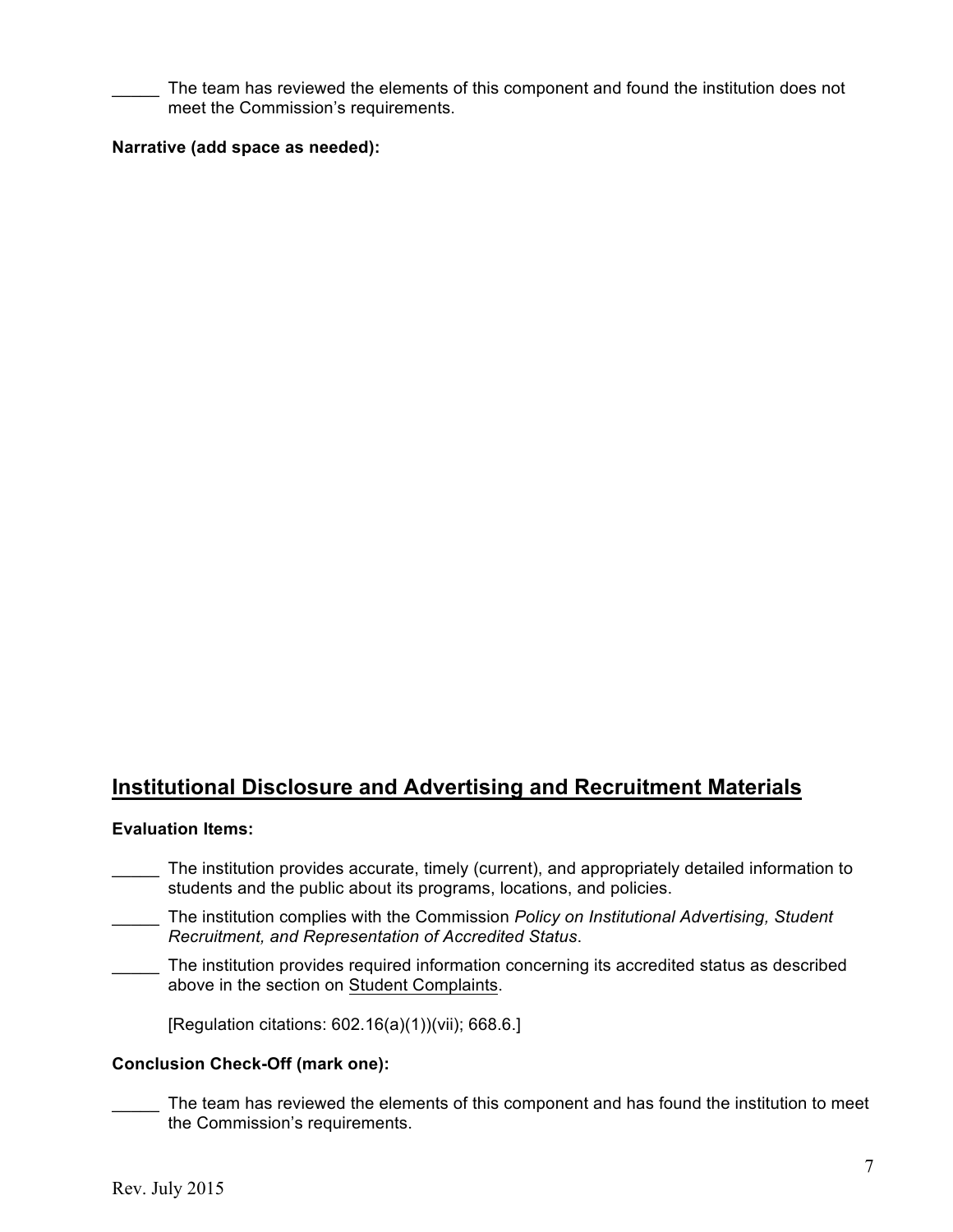The team has reviewed the elements of this component and has found the institution to meet the Commission's requirements, but that follow-up is recommended.

The team has reviewed the elements of this component and found the institution does not meet the Commission's requirements.

# **Narrative (add space as needed):**

# **Title IV Compliance**

### **Evaluation Items:**

- The institution has presented evidence on the required components of the Title IV Program, including findings from any audits and program or other review activities by the USDE.
- The institution has addressed any issues raised by the USDE as to financial responsibility requirements, program record-keeping, etc. If issues were not timely addressed, the institution demonstrates it has the fiscal and administrative capacity to timely address issues in the future and to retain compliance with Title IV program requirements.
- The institution's student loan default rates are within the acceptable range defined by the USDE. Remedial efforts have been undertaken when default rates near or meet a level outside the acceptable range.
- \_\_\_\_\_ Contractual relationships of the institution to offer or receive educational, library, and support services meet the Accreditation Standards and have been approved by the Commission through substantive change if required.
- \_\_\_\_\_ The institution demonstrates compliance with the Commission *Policy on Contractual Relationships with Non-Regionally Accredited Organizations* and the *Policy on Institutional Compliance with Title IV*.

 $[Regularation citations: 602.16(a)(1)(y); 602.16(a)(1)(x); 602.19(b); 668.5; 668.15; 668.16;$ 668.71 et seq.]